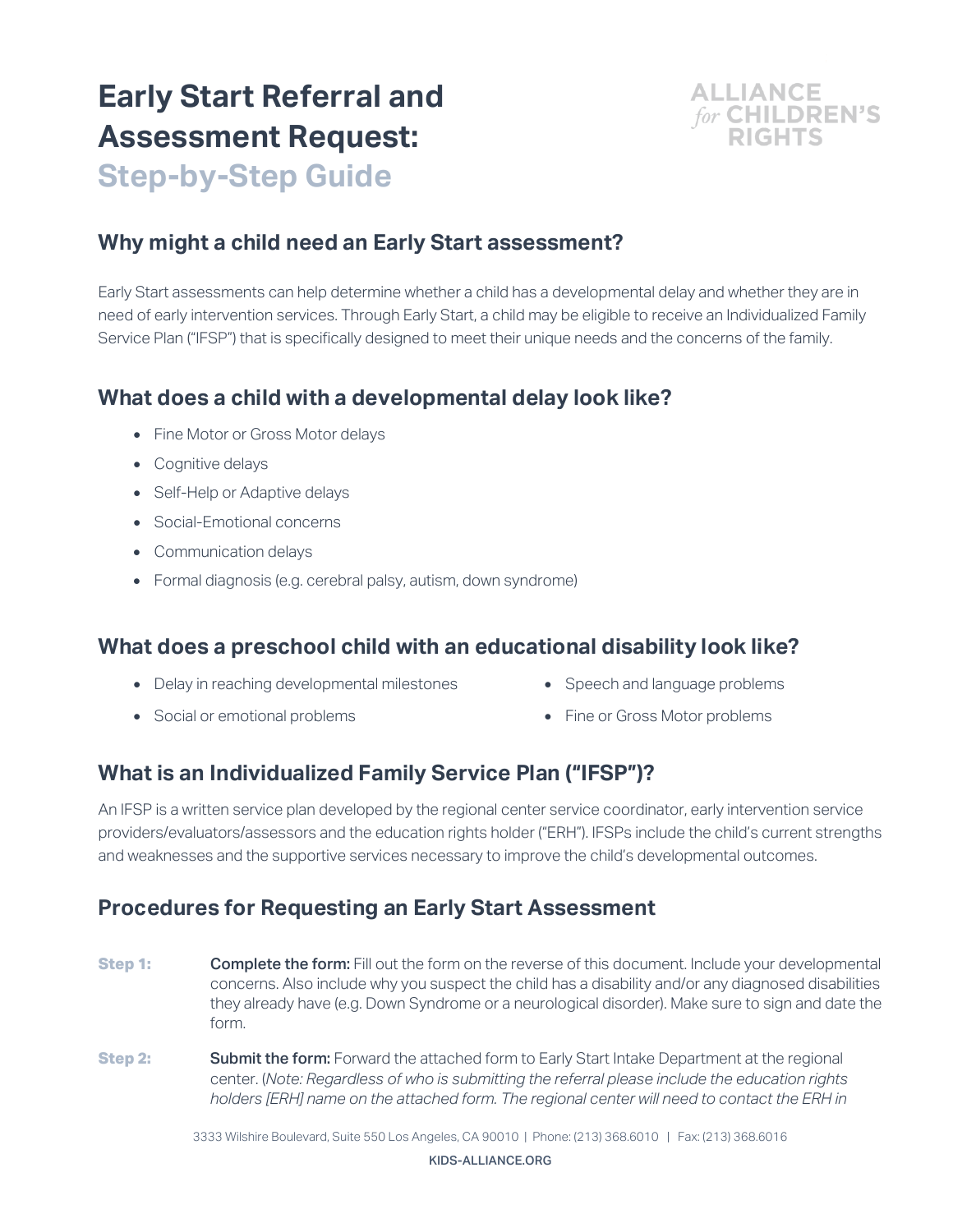*order to process the referral. If the child has an open DCFS case, ask the social worker to submit a DCFS 5004 referral form as soon as possible.*

- **Step 3: Get proof:** You should get proof that the regional center received your request, in case you have any difficulties getting a response from the regional center. There are 3 possible ways to get proof that you submitted the Early Start referral/assessment request:
	- a) If submitting the form in person, get a date stamp on the form and keep a copy as proof.
	- b) If submitting via fax, keep a copy of the fax transmittal report confirming that the fax was received.
	- c) If sending via mail, send it via certified mail. Make sure to keep the certified mail receipt as proof.
- **Step 4: Get the Regional Center's Response:** Although there is no legal timeline in which the regional center needs to respond to this request, the law requires that the initial evaluation and assessments must be timely and if the child is eligible, the IFSP must be developed within 45 days from the initial referral. As a result, the regional center should be in touch with the ERH sometime before then in order to gather more information about the child and discuss conducting the assessments.
- **Step 5: Sign the consent for assessment:** The regional center cannot evaluate and assess the child until the consent is signed by the ERH.
- **Step 6:** Holding the IFSP Meeting: The Individualized Family Service Plan ("IFSP") is due 45 calendar days from the date of referral, if the child is found eligible for Early Start. Make sure to ask for copies of any evaluation or assessment before the IFSP meeting so that you have a chance to review and prepare questions. You do not have to sign the IFSP document if you do not agree with the services/supports the regional center is offering. Ask your regional center for the contact information for the Office of Client's Rights Advocacy or contact our office for additional referrals for attorneys/advocates who can help you appeal their decision.